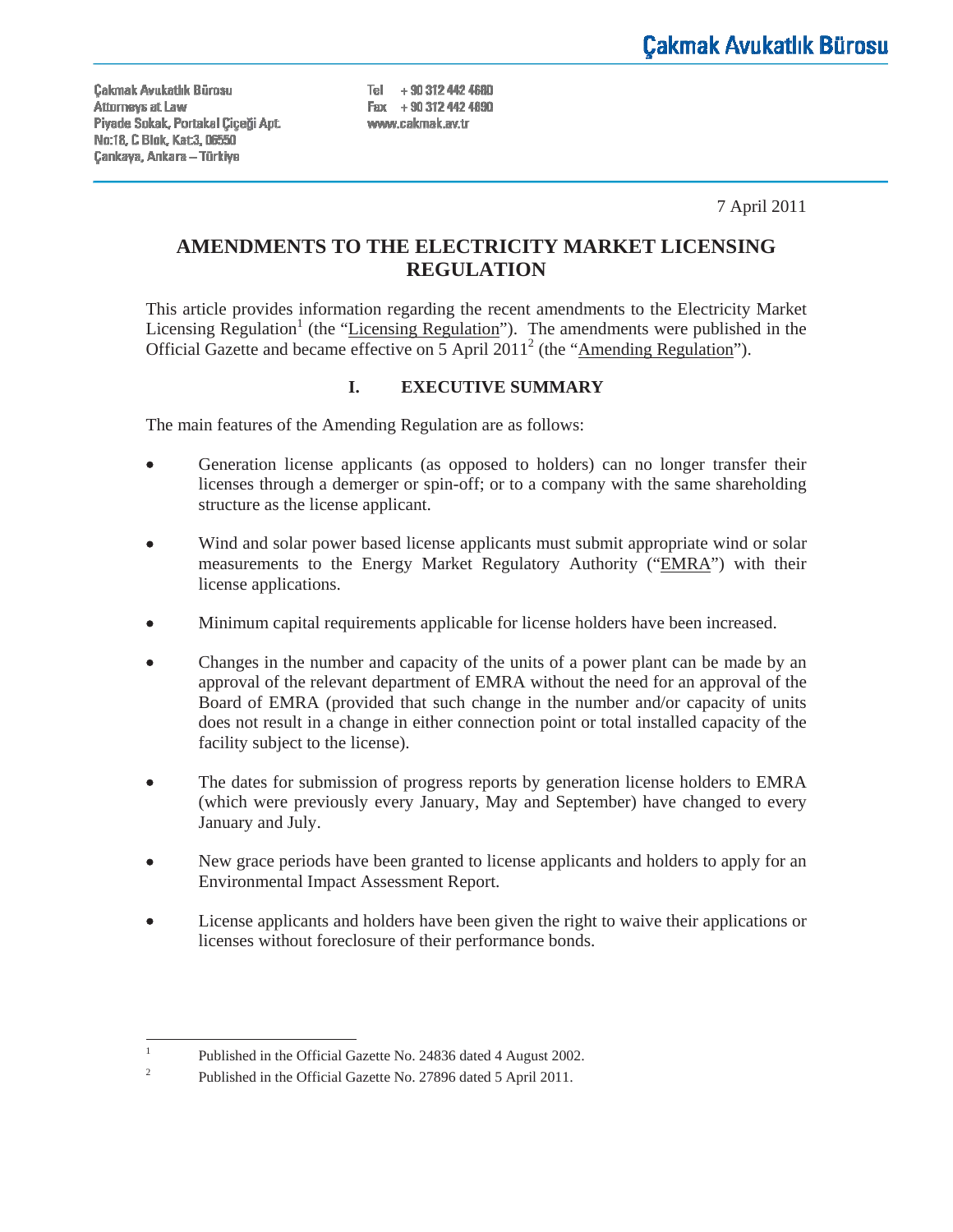### **II. ANALYSIS**

#### **A. Transfer of Generation Licenses**

Under the Licensing Regulation transfer of licenses is prohibited as a rule. However, there are certain exceptions to this prohibition as follows:

- (i) In the case where the transfer is being conducted pursuant to the step-in rights provided in favor of lenders as a security for the financing of projects, the rights and obligations arising from the license can be transferred to a third party determined by the lender.
- (ii) Generation and auto-production licenses can be transferred upon EMRA's approval to a company established through a demerger or spin-off of the license holder; or to a company with the same shareholding structure as the license holder.

With respect to item (ii) above, prior to the Amending Regulation, the transferor could be either a license holder or a license applicant. The Amending Regulation narrowed the availability of such transfer opportunity to solely license holders. However, with respect to transfer requests that have already been approved by the Board of EMRA before the effective date of the Amending Regulation, such transfer requests shall be finalized in the name of the transferee.

Another amendment introduced by the Amending Regulation with regard to transfer of licenses refers to license fees. Prior to the Amending Regulation, no license fee (except for the amount of one percent thereof) was collected from the legal entities, which applied for obtaining a license in order to establish a generation facility based on domestic natural resources or renewable energy resources. Pursuant to the Amending Regulation, in cases where generation and auto-production licenses are transferred to a company established through a demerger or spin-off of the license holder or to a company with the same shareholding structure as the license holder, the whole amount of the license fee shall be paid to EMRA regardless of whether such generation or auto-production license is based on domestic natural resources or renewable energy resources.

#### **B. Review and Evaluation of License Applications**

Pursuant to the Amending Regulation, for license applications with respect to generation facilities based on wind and solar energy, an appropriate measurement report shall be submitted to EMRA with the application. The standards, periods and methods of the measurement requirement will be determined by a Communiqué to be issued by EMRA.

The Amending Regulation also introduced a new provision with respect to license applications based on natural gas, solar energy and imported coal. Pursuant to the Amending Regulation, if a license application is filed by the legal proprietor of the entire immovable property, on which the facility subject to such license application is to be constructed, no other license application for the area will be accepted by EMRA until the already filed application is finalized.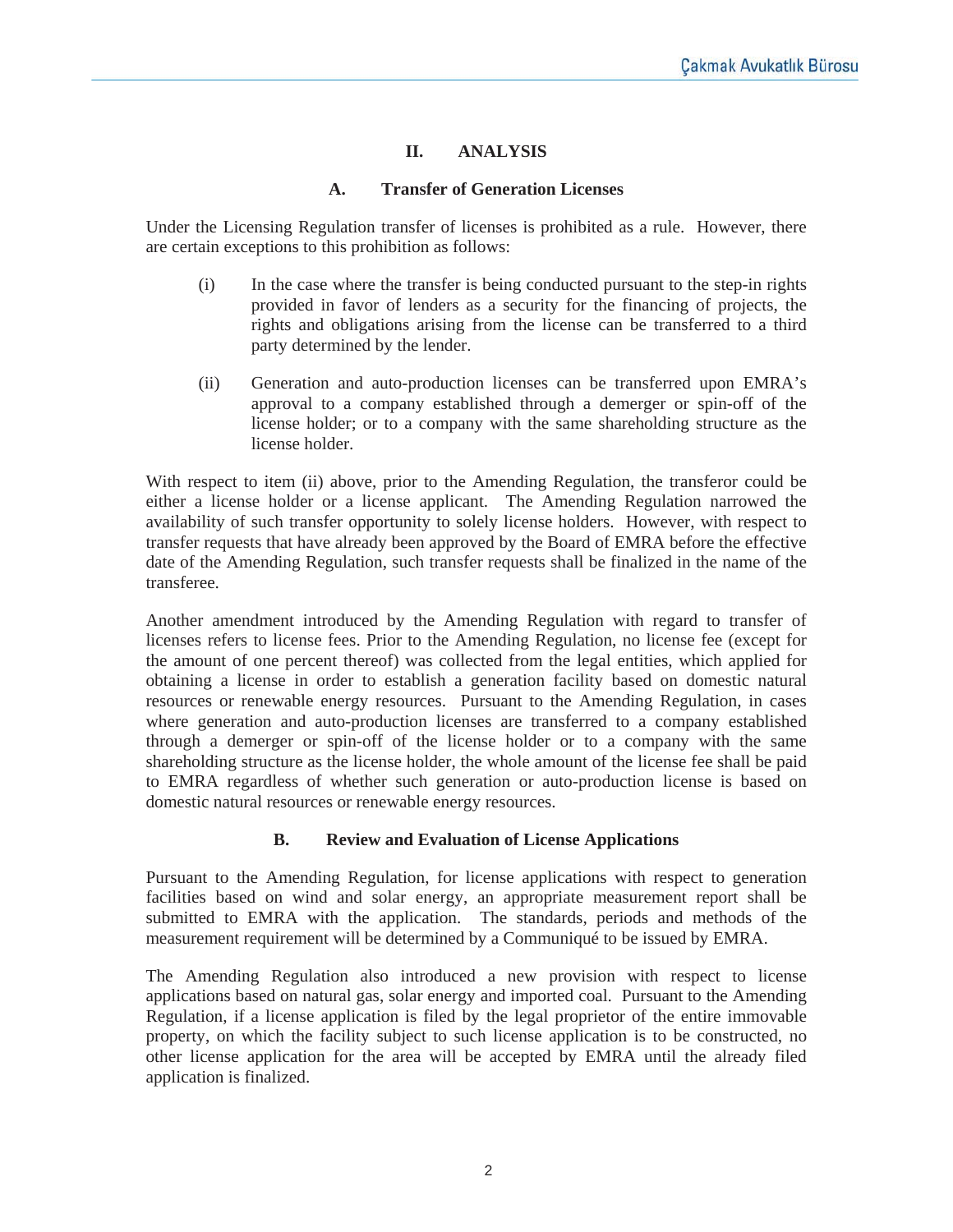Prior to the Amending Regulation, information regarding various license applications had to be announced on the official website of EMRA. The Amending Regulation, however, exempts wholesale license applications from the announcement requirement. Based on unofficial information we have been provided by an EMRA official, the exemption was introduced on the grounds that third parties do not have any legal interest in the announcement of wholesale license applications.

# **C. Increased Minimum Capital Requirements**

The Amending Regulation has introduced an increase in minimum capital requirements with which license applicants have to comply in order to obtain licenses.

The minimum capital of a generation facility shall be, at minimum, equal to the amount corresponding to 20% of the total investment amount of the generation facility envisaged by EMRA. This ratio was 15% prior to the Amending Regulation.

The minimum capital of a wholesale license applicant has been increased to TL 2,000,000 from TL 1,000,000; and the minimum capital of a retail sale license applicant has been increased to TL 1,000,000 from TL 500,000.

With respect to applications for a retail sale license only for the purpose of performing retail sale services, the minimum capital of the applicant has been increased to TL 200,000 from TL 100,000 for each distribution region where the activity shall be performed.

However, with respect to license applications which have already been approved by EMRA prior to the effective date of the Amending Regulation, the above-mentioned increases in minimum capital requirements will not apply.

#### **D. Amendments to Licenses**

Prior to the Amending Regulation, certain information stated in the "specific provisions" section of licenses (such as the address, trade name and corporate type of the company and information regarding shareholders) could be amended by the relevant department of EMRA without the approval of the Board of EMRA. The Amending Regulation added new categories of information which can be amended without the Board's approval. These new categories are (i) number of units, and (ii) capacity of units (provided that such change in the number and/or capacity of units does not result in a change in either connection point or total installed capacity of the facility subject to the license).

Pursuant to the Amending Regulation, should there be amendment requests for extension of facility completion dates set forth by EMRA, the current license fee, stipulated at the time of such request for the facility subject to the amendment request, shall be paid to EMRA by the license holder as an amendment fee.

### **E. Reporting to EMRA**

Prior to the Amending Regulation, generation license holders were obliged to submit progress reports every January, May and September to EMRA regarding their activities until the completion date of the facility. With the Amending Regulation, the reporting obligation of generation license holders is decreased to two progress reports; the first one being in July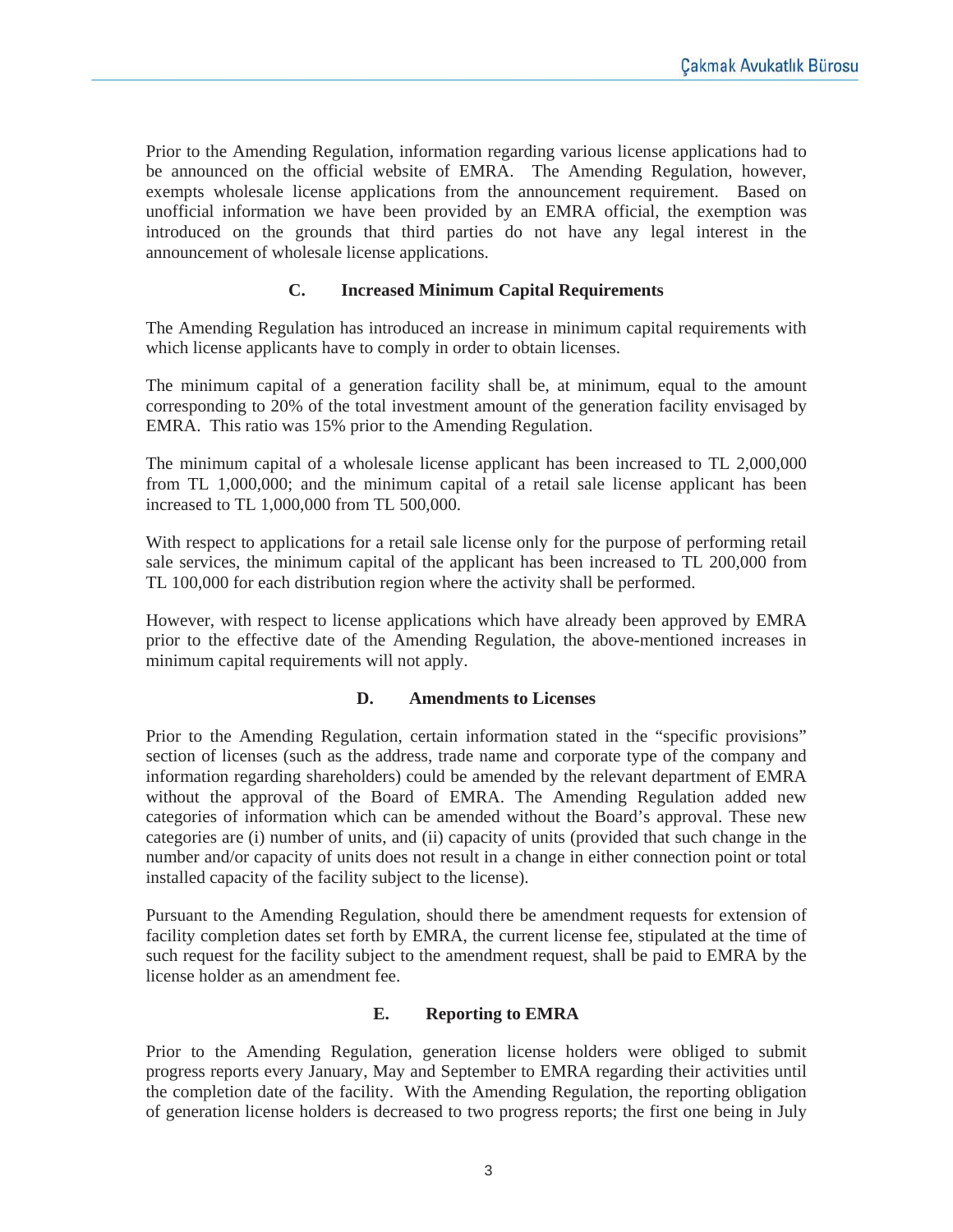(referring to the first half of the year) and the second one being in January (relating to the second half of the prior year).

# **F. EIA Report Requirement**

Pursuant to an amendment of the Licensing Regulation introduced in  $2009<sup>3</sup>$ , once a license application was found appropriate by EMRA, license applicants were required to obtain an environmental impact assessment ("EIA") approval or an "EIA not Required Decision" from the Ministry of Environment for submission to EMRA before the issuance of a license, in addition to other requirements such as capital increase, payment of license issuance fees, and, for generation companies, submission of a performance bond. Pursuant to that amendment, an EIA Approval or an "EIA not Required Decision" was required to be submitted to EMRA within 300 days while the other conditions, such as capital increase and submission of a performance bond, were required to be fulfilled within a 90-day period. With the same amendment introduced in 2009, companies, which had already obtained a license or whose license applications had already been found appropriate, but had not yet applied to the Ministry of Environment for the EIA decision as of 30 September 2009, were required to apply to the Ministry of Environment within 60 days as of the effective date of the amendment.

The new Amending Regulation grants these companies another period of 60 days as of the effective date of the Amending Regulation to apply to the Ministry of Environment. Accordingly, "EIA not Required Decisions" shall be submitted to EMRA within 90 days as of the effective date of the Amending Regulation, whereas the stipulated period for EIA approvals is 300 days. Such periods can be extended by EMRA upon the occurrence of conditions that are not attributable to the concerned legal entities. In case legal entities fail to duly submit such decisions or approvals, their licenses will be terminated.

# **G. Termination of Licenses and Waiver of Approvals**

The Amending Regulation introduces a new opportunity for license applicants and license holders who have not been able to fulfill their requirements as set forth either by law or by EMRA.

Pursuant to the Amending Regulation, legal entities whose facilities have not yet been granted a temporary approval within the scope of their licenses, may request termination of their licenses, with a written notification directed to EMRA within one month as of the effective date of the Amending Regulation.

Moreover, pursuant to the Amending Regulation, legal entities whose generation license applications have already been approved, may waive such approvals, with a written notification directed to EMRA within one month as of the effective date of the Amending Regulation.

3

Published in the Official Gazette No. 27362 dated 30 September 2009.